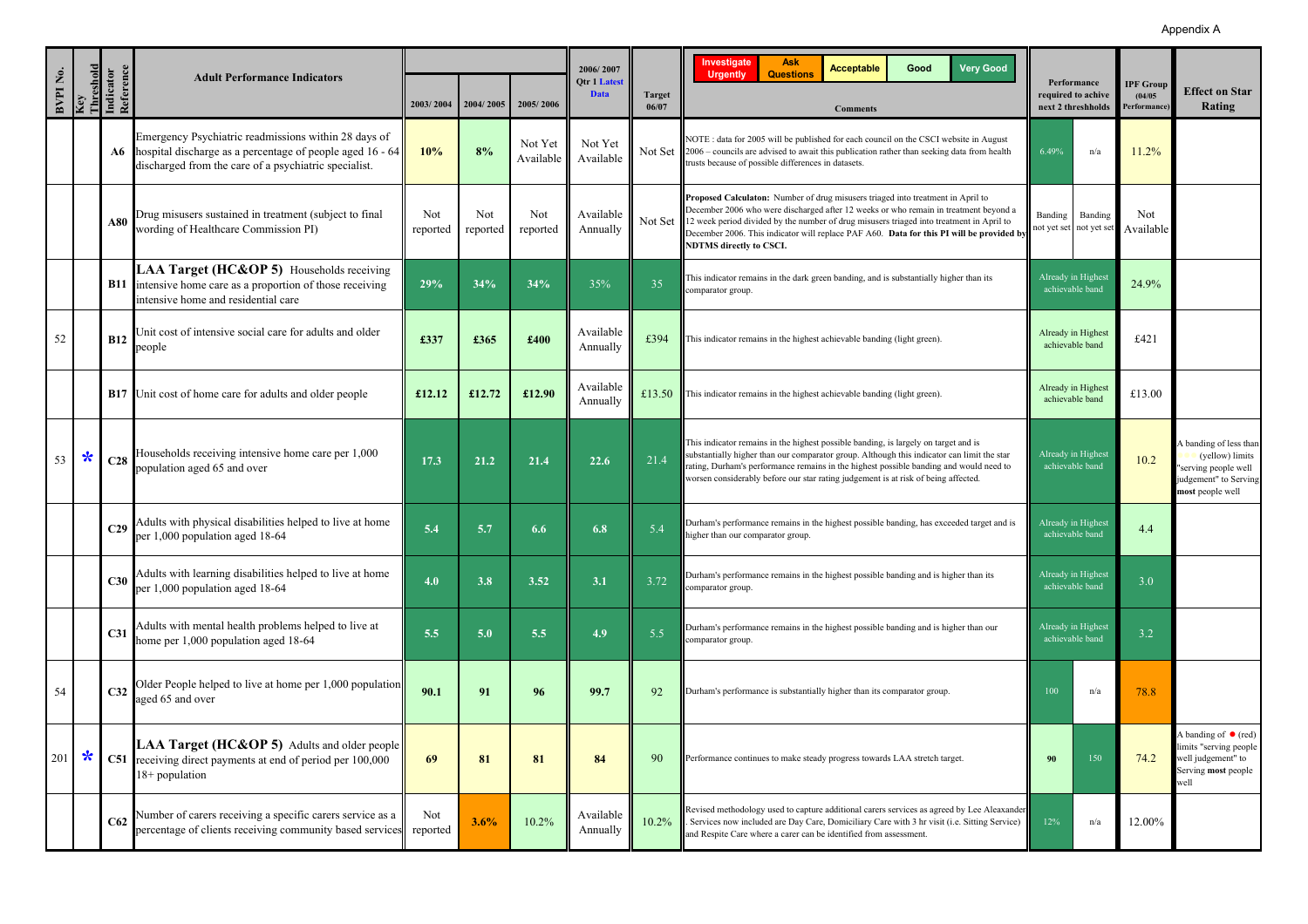|                      |               |                                            |                                                                                                                                                                                                                                                                        |                 |                 |                 | 2006/2007                   |                        | <b>Investigate</b><br><b>Ask</b><br><b>Very Good</b><br><b>Acceptable</b><br>Good                                                                                                                                                                                                                                                                                                                                                           |                                                         |                                       |                                            |                                                                                                             |
|----------------------|---------------|--------------------------------------------|------------------------------------------------------------------------------------------------------------------------------------------------------------------------------------------------------------------------------------------------------------------------|-----------------|-----------------|-----------------|-----------------------------|------------------------|---------------------------------------------------------------------------------------------------------------------------------------------------------------------------------------------------------------------------------------------------------------------------------------------------------------------------------------------------------------------------------------------------------------------------------------------|---------------------------------------------------------|---------------------------------------|--------------------------------------------|-------------------------------------------------------------------------------------------------------------|
| BVPIN <sub>0</sub> . |               | Key<br>Threshold<br>Indicator<br>Reference | <b>Adult Performance Indicators</b>                                                                                                                                                                                                                                    | 2003/2004       | 2004/2005       | 2005/2006       | Qtr 1 Latest<br><b>Data</b> | <b>Target</b><br>06/07 | <b>Questions</b><br><b>Urgently</b><br><b>Comments</b>                                                                                                                                                                                                                                                                                                                                                                                      | Performance<br>required to achive<br>next 2 threshholds |                                       | <b>IPF Group</b><br>(04/05)<br>Performance | <b>Effect on Star</b><br>Rating                                                                             |
|                      |               | C72                                        | Older People aged 65 or over admitted on a Permanent<br>basis in the year to Residential or nursing care                                                                                                                                                               | Not<br>Reported | Not<br>Reported | 119.0           | 108.7                       | 100                    | Banding has improved in the 1st quarter, when compared to 2005/2006 Performance.                                                                                                                                                                                                                                                                                                                                                            | 100                                                     | 90                                    | Not<br>Available                           |                                                                                                             |
|                      |               | C <sub>73</sub>                            | Adults aged 18-64 admitted on a permanent basis in the<br>year to residential or nursing care                                                                                                                                                                          | Not<br>reported | Not<br>Reported | 1.80            | 1.65                        | 1.7                    |                                                                                                                                                                                                                                                                                                                                                                                                                                             | 1.5                                                     | n/a                                   | Not<br>Available                           |                                                                                                             |
|                      |               |                                            | Percentage of single adults and older people going into<br>D37 residential and nursing care who were allocated single<br>rooms                                                                                                                                         | 97%             | 96%             | 98.0%           | Available<br>Annually       | 98%                    | Durham's performance is higher than its comparator group and remains in the highest<br>possible banding.                                                                                                                                                                                                                                                                                                                                    |                                                         | Already in Highest<br>achievable band | 93.8%                                      |                                                                                                             |
|                      |               | D39                                        | Percentage of adults and older people receiving a<br>statement of their needs and how they will be met                                                                                                                                                                 | 96%             | 96%             | 97.0%           | 96.7                        | 97%                    | Durham's performance is substantially higher than its comparator group. Performance<br>emains well on target                                                                                                                                                                                                                                                                                                                                | 100                                                     | n/a                                   | 85.2%                                      |                                                                                                             |
|                      |               | <b>D40</b>                                 | Adult and older clients receiving a review as a percentage<br>of those receiving a service                                                                                                                                                                             | 53.6%           | 50.49%          | 70%             | Available<br>Annually       | 70%                    | Durham's performance is slightly higher than its comparator group.                                                                                                                                                                                                                                                                                                                                                                          |                                                         | Already in Highest<br>achievable band | 68.6%                                      |                                                                                                             |
|                      |               | <b>D41</b>                                 | Number of Delays (all ages) per 100,000 population aged<br>65 and over (based on SITREP data)                                                                                                                                                                          | 29              | $7\phantom{.0}$ | 2.41            | 1.95                        | 6                      | Durham is maintaining a very low level of delayed transfers of care, exceeding the target and<br>remaining in the highest possible banding. The level of delayed transfers of care in Durham<br>is considerably lower than the comparator group average.                                                                                                                                                                                    |                                                         | Already in Highest<br>achievable band | 32.1                                       |                                                                                                             |
|                      |               |                                            | 56 * D54 LAA Target (HC&OP 5) Percentage of items of<br>equipment delivered within 7 Days                                                                                                                                                                              | 84.5%           | 89%             | 91%             | 92%                         | 91%                    | Durham's performance remains substantially higher than its comparator group. Performance<br>remains in the highest possible banding and would need to worsen considerably before the<br>star rating judgement is at risk of being affected.                                                                                                                                                                                                 |                                                         | Already in Highest<br>achievable band | 83.3%                                      | A banding of $\bullet$ (red)<br>limits "serving people<br>well judgement" to<br>Serving most people<br>vell |
| $195$ $\star$        |               |                                            | Acceptable waiting times for assessment - Average of: %<br>where the time from first contact to beginning of<br><b>D55</b> assessment is less than 48 hours and % where the time<br>from first contact to completion of assessment is less<br>than or equal to 4 weeks | 74%             | 75%             | 72%             | 71.90%                      | 75%                    | Although performance has remeined relatively stable, banding thresholds have been raised<br>by CSCI resulting in drop in banding.                                                                                                                                                                                                                                                                                                           | 80%                                                     | 85%                                   | 76.95%                                     | A banding of $\bullet$ (red)<br>limits "serving people<br>well judgement" to<br>Serving most people<br>well |
|                      | $196$ $\star$ |                                            | LAA Target (HC&OP 5) Acceptable waiting<br>times for care packages - for new older clients the %<br><b>D56</b> where the time from completion of assessment to<br>provision of all services in a care package is less than or<br>equal to 4 weeks                      | 83%             | 85%             | 88%             | 90%                         | 85%                    | Performance has improved in the first quarter and we are now in the highest possible<br>panding and exceeding the LAA target.                                                                                                                                                                                                                                                                                                               | achievable band                                         | Already in Highest                    | 85.7%                                      | A banding of $\bullet$ (red)<br>limits "serving people<br>well judgement" to<br>Serving most people<br>well |
|                      |               |                                            | Number of assessed social work practice learning days<br><b>D75</b> per whole time equivalent social worker (relating to<br>Adult Care only)                                                                                                                           | Not<br>reported | Not<br>reported | 10.6            | Not Yet<br>Available        | 11                     | New indicator, replacing PAF D59. This indicator relates to practice placements for adult<br>care only and therefore historical data are not shown.                                                                                                                                                                                                                                                                                         | 11                                                      | 17                                    |                                            |                                                                                                             |
|                      |               |                                            | New indicator from the User Experience Survey of those<br>D76 aged 18-64 with Physical and Sensory Disabilities.<br>Definition not yet confirmed.                                                                                                                      | Not<br>reported | Not<br>reported | Not<br>reported | Available<br>May 2007       |                        | By the end of June 2006 HSCIC will have the data from the pilots. Dependent on the<br>satisfactory outcome of the pilots, the choice and wording of the survey questions will be<br>Not Set agreed. At that point it will be possible for CSCI to assess the most appropriate questions to<br>constitute PIs. The choice of the questions for the two proposed PIs will be notified to the<br>Minister for approval before it is announced. | Banding<br>not yet set                                  | Banding<br>not yet set                | Not<br>Available                           |                                                                                                             |